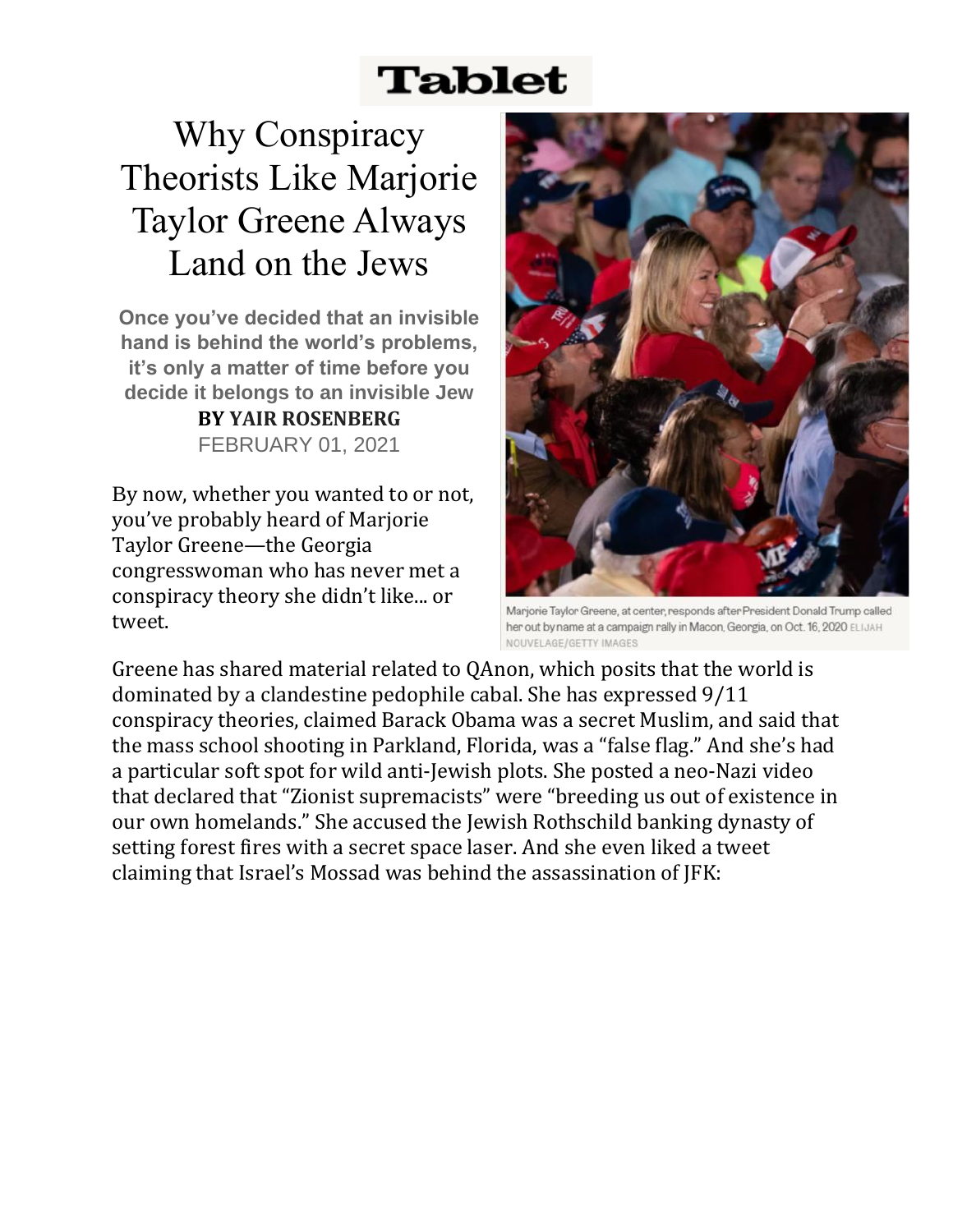

Understandably, the Conference of Presidents of Major Jewish Organizations has [called](https://www.conferenceofpresidents.org/news/press/2021/jan29/jewish-leaders-denounce-antisemitic-conspiracies-spread-representative) for "a swift and commensurate response from Congressional leadership making clear that this conduct cannot and will not be allowed to debase our politics."

Greene is far from the [first](https://www.tabletmag.com/sections/news/articles/republican-rep-steve-king-endorses-fringe-anti-semitic-toronto-mayoral-candidate) [anti-Semite](https://www.salon.com/2009/12/04/mckinney_2/) in Congress, and she won't be the last. Members of the body have even [quoted](https://books.google.com/books?id=nDJoQK0kqdoC&lpg=PA1296&ots=pu3oJiWXm-&dq=Mr.%20Chairman%2C%20the%20provisions%20of%20this%20repudiation%20bill%20were%20foretold%20by%20a%20writer%20in%20the%20Dearborn%20Independent%20some%20years%20ago.%20There%20is%2C%20therefore%2C%20nothing%20novel%20or%20original%20about%20them.%20The%20writer%20of%20the%20article%20in%20the%20Dearborn%20Independent%20made%20the%20following%20quotation%20prophesying%20some%20of%20the%20measures%20which%20have%20been%20introduced%20here%20by%20the%20President%20of%20the%20United%20States%3A&pg=PA1296#v=onepage&q&f=false) the infamous anti-Semitic tract *The Protocols of the Elders of Zion* on the floor of the House of Representatives. Which raises the question: Why does this keep happening?

The answer is that as long as there are conspiracy theorists seeking scapegoats to blame for the nation's problems, there will be anti-Semites. That's because anti-Semitism is the world's biggest and most durable conspiracy theory. It constructs itself as the ultimate explanation for how the world works, and blames powerful shadowy Jewish figures for all problems. This conspiratorial mindset invariably demonizes any Jews who accumulate wealth or status—from the Rothschilds to George Soros to the state of Israel though it is not limited to them.

The reason figures like the Rothschilds or the fictional Elders of Zion remain salient targets even today is that any conspiracy theorist seeking someone to blame for the world's ills is just one Google search away from centuries of literature telling them that that someone is "the Jews." In other words, you might start out as free agent conspiracy theorist with no particular problem with Jews, but the deeper you dive into this world, the more likely you'll ultimately land on Jewish people as the ultimate culprits. Many conspiracy theories have followed this trajectory to anti-Semitism, from David